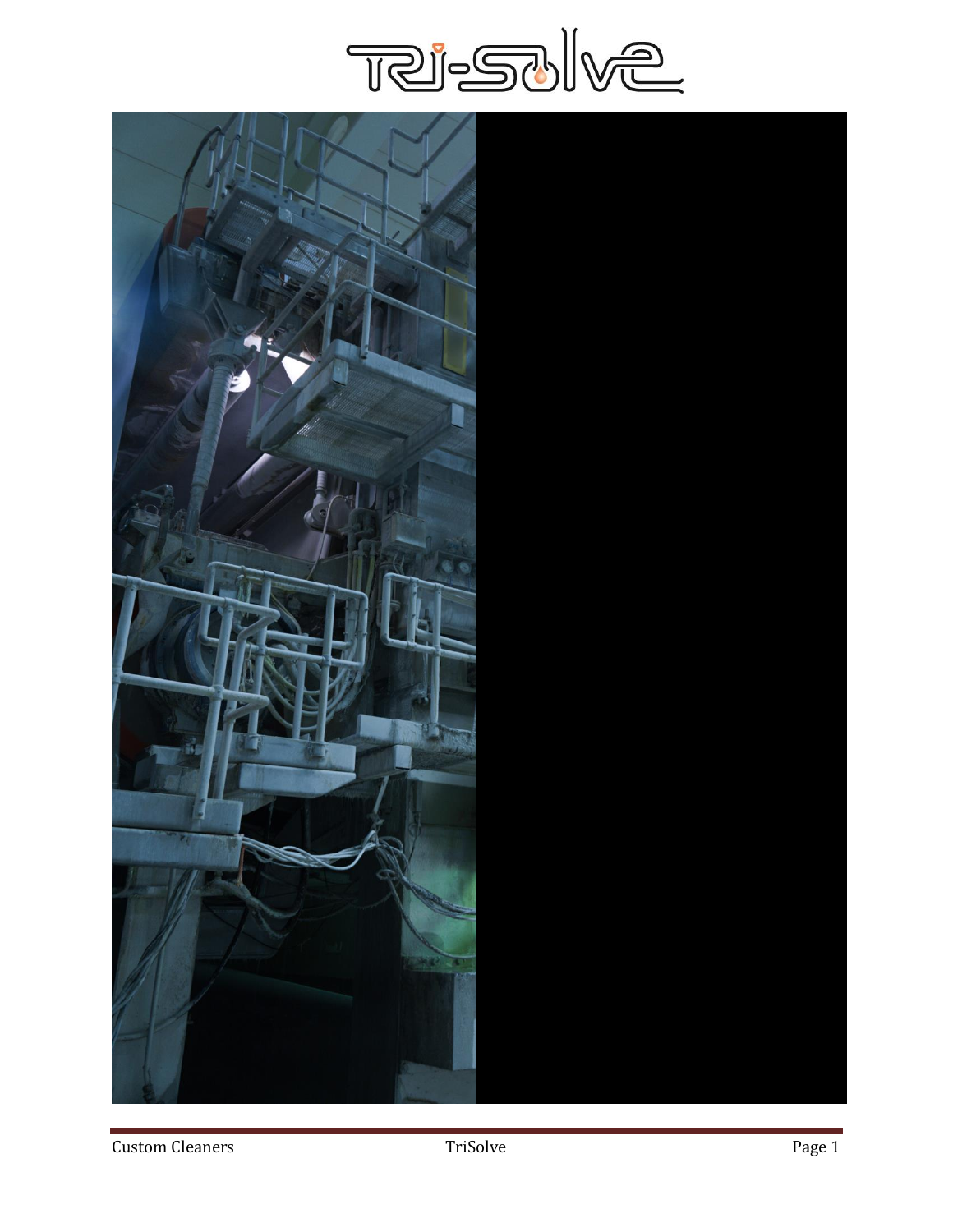## **Custom Neutral Cleaners**

*"Neutral" Cleaners are products with captive alkalinity or very mild acidity and cannot be categorized specifically as acid or alkaline cleaners. Some of these are general cleaners and degreasers while some have more specific purposes*

#### **TriSolve OxySolve**

**OxySolve is high strength peroxide based cleaner for a myriad of complex soils. When activated with 10% AlkaSolve E or other alkalinity source this product becomes a very potent oxygen cleaner. A product unique to Solve! Once activated it can be used at a ratio of 1:5 to 1:20. Useful for all tenacious organic soils. Press applications (BOF or continuous – up to 4000 ppm).**

#### **TriSolve OxySolve NP**

**OxySolve NP is a high strength peroxide based cleaner for a myriad of complex soils. When activated with 10% AlkaSolve E or other alkalinity source this product becomes a very potent oxygen cleaner. A product unique to Solve! Once activated it can be used at a ratio of 1:5 to 1:20. Useful for all tenacious organic soils. This formulation does not include any inorganic phosphate for waste systems that have limited phosphate tolerance. Press applications (BOF or continuous – up to 4000 ppm).**

## **TriSolve OxySolve LF**

**OxySolve LF is a high strength low foaming peroxide based cleaner for a myriad of complex soils. When activated with 10% AlkaSolve E or other alkalinity source this product becomes a very potent oxygen cleaner. A product unique to Solve! Once activated it can be used at a ratio of 1:5 to 1:20. This product is specifically formulated for boilout or recirculating system cleaning and has a lower foaming propensity that OxySolve. Press applications (BOF or continuous – up to 4000 ppm).** 

## **TriSolve DG**

**TriSolve DG is a non-solvented general purpose degreaser for light to moderate oil and grease soils.** 

**Can be used with heavier alkaline products when heavy or specialty greases with high inorganic content are present. Can be at 1:1 to 1:20 strength on organic and oil based soils. This is a safe, highly biodegradable cleaner.**

## **TriSolve DG-2**

**TriSolve DG-2 is a concentrated non-solvented general purpose degreaser for light to moderate oil and grease soils. Can be used with heavier alkaline products when heavy or specialty greases with high inorganic content is present. Can be at 1:2 to 1:10 strength on organic and oil based soils. This is a safe, highly biodegradable cleaner.**

## **TriSolve SafeClean**

**TriSolve SafClean is a solvented general purpose cleaner and degreaser for light to moderate oil and grease and organic soils. Can be used with heavier alkaline products when heavy or specialty greases with high inorganic content is present. Can be at 1:1 to 1:20 strength on organic and oil based soils. This is a safe, highly biodegradable cleaner.**

## **TriSolve SafeClean -2**

**TriSolve SafClean is a concentrated solvented general purpose cleaner and degreaser for light to moderate oil and grease and organic soils. Can be used with heavier alkaline products when heavy or specialty greases with high inorganic content is present. Can be at 1:2 to 1:10 strength on organic and oil based soils. This is a safe, highly biodegradable cleaner.**

## **TriSolve PressSolve NFC**

**TriSolve PressSolve NFC is a neutral highly chelated and lightly solvented product for the continuous and batch cleaning of wet press felts. This product is specifically designed to combat heavy inorganic soils found in high ash recycle systems, and furnishes with high amounts of calcium carbonate, titanium dioxide, clay, talc or fillers. Generally used in combination with an acid or alkaline PressSolve product, this product is designed with halogen scavenging and scale control capability for shower system usage. Specifically designed for high temperature shower waters.**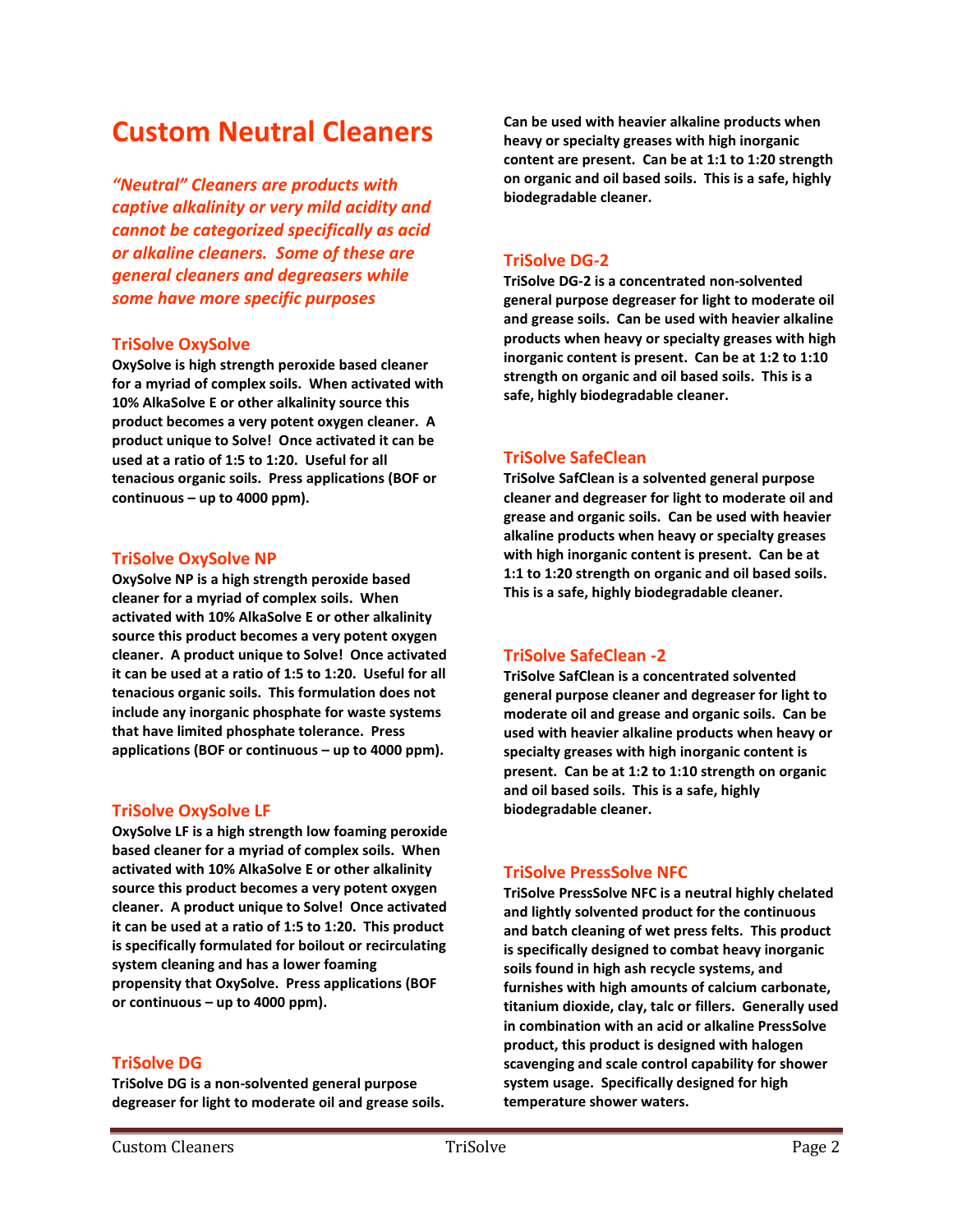## **TriSolve EcoSolve 400**

**TriSolve EcoSolve 400 is a non-solvented general purpose cleaner and degreaser for light to moderate organic soils. This captive alkalinity product can be used for cleaning dryer fabrics where seam compatibility needs to be assured. Can be used with heavier alkaline products when heavy or specialty greases with high inorganic content is present. Can be at 1:1 to 1:20 strength on organic and oil based soils. This is a safe, highly biodegradable cleaner.**

## **TriSolve EcoSolve 500**

**TriSolve EcoSolve 500 is a solvented general purpose cleaner and degreaser for light to moderate organic soils. This captive alkalinity product can be used for cleaning dryer fabrics where seam compatibility needs to be assured. Can be used with heavier alkaline products when heavy or specialty greases with high inorganic content is present. Can be at 1:1 to 1:20 strength on organic and oil based soils. This is a safe, highly biodegradable cleaner.**

## **TriSolve DryerClean HF**

**TriSolve DryerClean HS is a solvented general purpose cleaner and degreaser for fouled dryer fabrics. This captive alkalinity product can be used for cleaning dryer fabrics where seam compatibility needs to be assured. This product has a flash point of 85 deg C/180 deg F and can be used during startup for cleaning of dryer fabrics. Can be used with heavier alkaline products when heavy or specialty greases with high inorganic content is present. Can be at 1:1 to 1:20 strength on organic and oil based soils. This is a safe, highly biodegradable cleaner.**

## **TriSolve SafeClean BOCA**

**TriSolve SafeClean BOCA is a highly built boilout additive. This product contains wetting agents, penetrants, sequestrants, antiredeposition agents and surfactants. This product is intended to be added to an alkalinity source for a process boilout application. Final concentration of this material will be in the 0.5% to 3.0% range depending upon alkalinity and process temperature. This is a safe, highly biodegradable cleaner.**

*These products are selected based on the specific soil, substrate and application method. Some of these products can be used stand alone and others need to be used with one or more products for ideal cleaning. Discuss each application with Technical Services.*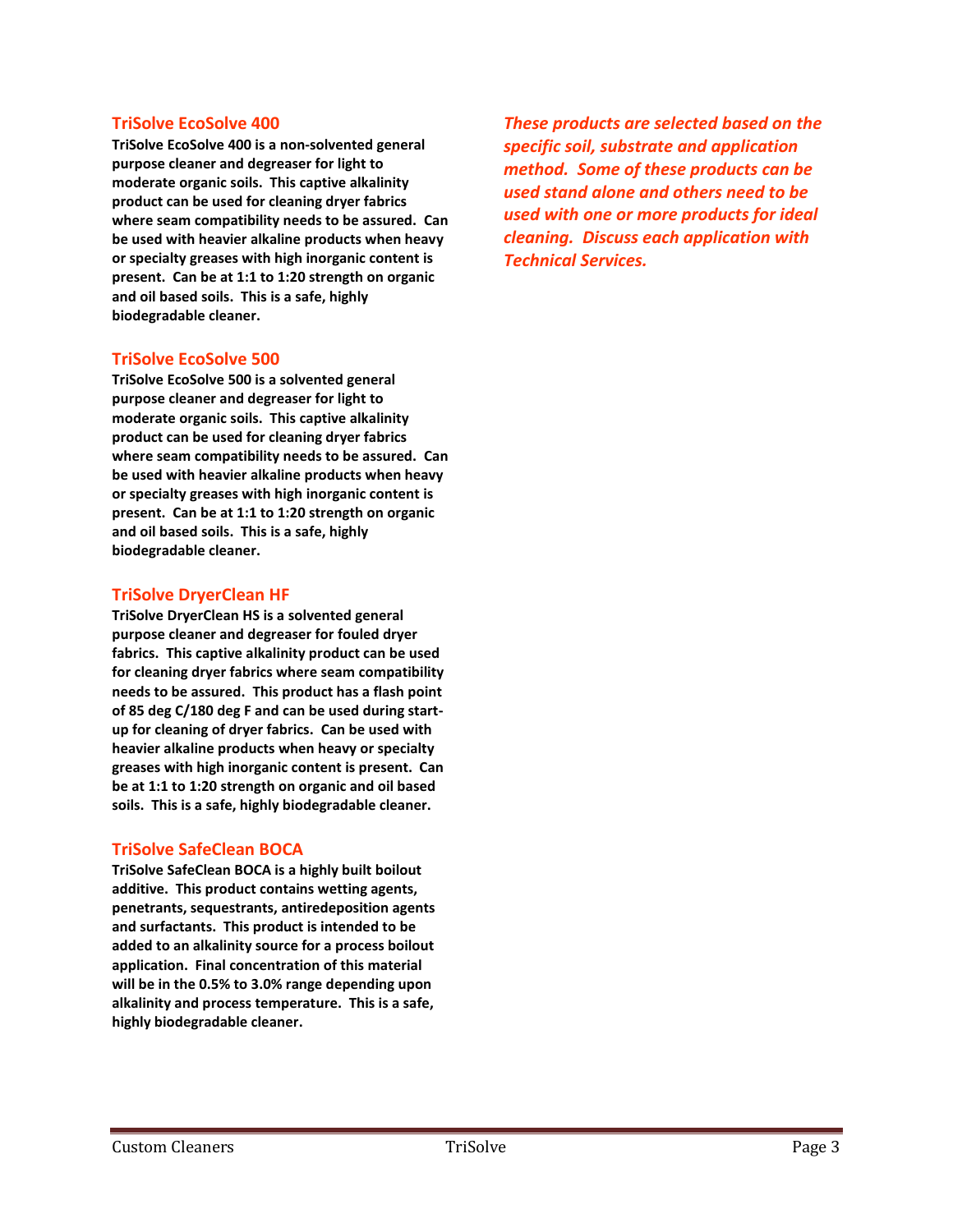## **Custom Solvent Cleaners**

*"Solvent" Cleaners are custom built solvent based cleaners that contain penetrants, wetting agents, surfactants and solvents (natural and/or hydrocarbon) for cleaning complex organic soils. Care must be taken during product selection to ensure method of application allows for good soil/cleaner contact. In general solvents have low flash points. Some of these products have high flash points but care must be taken to evaluate the application to ensure safe product usage.*

#### **TriSolve OptiSolve Max**

**TriSolve OptiSolve Max is a high strength natural source cleaner for spot and batch cleaning of very heavy organic soils. This product has a very low flash point and must be used at low temperature and must be used with ample rinse water. This product needs to be used at 1:1 or 1:2 concentrations ideally directly on the soil.**

## **TriSolve BioClean RC**

**TriSolve BioClean RC is a full strength recycled hydrocarbon solvent cleaner. Sourced exclusively from recycled materials this cleaner can be used for general oil and hydrocarbon cleaning or for the cleaning of organic materials off of synthetic or highly polished metal and composite surfaces. Can be used at 1:10 to 1:100 concentrations and contains hydrotropes to assist with dispersion in the water phase and rinsing.**

## **TriSolve OptiSolve AH**

**TriSolve BioClean RC is a full strength aliphatic hydrocarbon solvent cleaner and surface treatment. This product can be used for the cleaning of organic materials off of synthetic or highly polished metal and composite surfaces and continuous feed for control of these deposits. Can be used at 1:10 to 1:100 concentration and contains hydrotropes to assist with dispersion in the water phase and rinsing.**

## **TriSolve DryerClean 600 HF**

**TriSolve DryerClean 600 is a multisolvent cleaner used for the buildup of heavy stickies and oils and greases on dryer fabrics. This cleaner utilizes five solvents and penetrants to tackle the complex organic and heat set soils found on dryer fabric in secondary fiber and heavily sized grades. Can be used at 1:1 to 1:10 concentration and contains hydrotropes to assist with dispersion in the water phase and rinsing. The flash point of this product is 180 deg F/85 deg C.**

*These products are selected based on the specific soil, substrate and application method. Some of these products can be used stand alone and others need to be used with one or more products for ideal cleaning. Discuss each application with Technical Services.*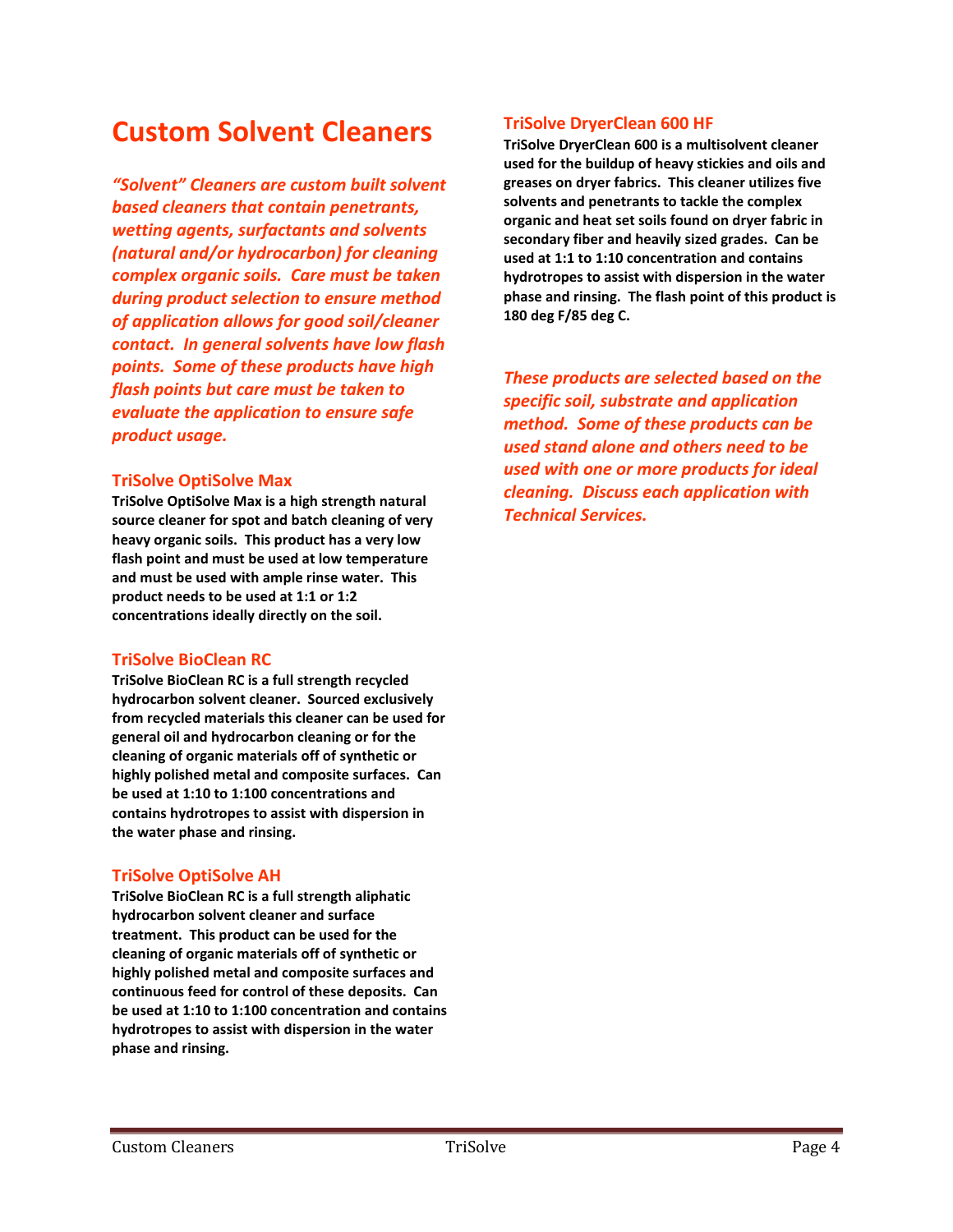## **Custom Alkaline Cleaners**

*"Alkaline" Cleaners are products with free alkalinity and are formulated to a very high pH and strength. Both sodium and potassium based alkalinity sources are used, and the selection of product will be based on the speed of rinsing and specific application. Most organic soils exhibit some form of reactivity to alkaline cleaners and as such are generally used in combination with solvent or chelants for broad spectrum reactivity.*

#### **TriSolve AlkaSolve E**

**TriSolve AlkaSolve E is a highly alkaline general cleaner used for alkaline reactive soils. This fast rinsing good foaming cleaner is highly active and good for a general range of soils. This product can be used to activate any of the OxySolve range of products to the final desired pH. Product usage ratios are 1:2 to 1:50.**

## **TriSolve AlkaSolve DL**

**TriSolve AlkaSolve E is a very highly built, highly alkaline general cleaner used for alkaline reactive soils. When diluted properly, this product provides good foaming. A sodium based product with moderate rinsing, it is highly active and good for a general range of soils. This product can be used to activate any of the OxySolve range of products to the final desired pH. Product usage ratios are 1:10 to 1:50.**

#### **TriSolve UltraClean 780**

**TriSolve UltraClean 780 is a highly alkaline general cleaner used for alkaline reactive soils. This fast rinsing good foaming cleaner is highly active and good for a general range of soils. This product is very heavily chealted and is good for the cleaning of titanium dioxide and other complex inorganic and organic soils. Product usage ratios are 1:2 to 1:50.**

## **TriSolve PressSolve 5050**

**TriSolve PressSolve 5050 is a highly alkaline solventized press felt cleaner used for alkaline reactive soils. This fast rinsing moderate foaming cleaner is highly active and good for a general range** 

**of soils. This product can be applied in an Interval Cleaning (mini batch on the fly) process at concentrations from 1500 to 5000 ppm. This product is highly biodegradable and perfect for systems with a high degree of closure**

#### **TriSolve PressSolve 5050 LF**

**TriSolve PressSolve 5050 is a highly alkaline solventized press felt cleaner used for alkaline reactive soils. This fast rinsing low foaming cleaner is highly active and good for a general range of soils. This product can be applied in an Interval Cleaning (mini batch on the fly) process at concentrations from 1500 to 5000 ppm. This product is highly biodegradable and perfect for systems with a high degree of closure**

## **TriSolve PressSolve 5050 NF**

**TriSolve PressSolve 5050 is a highly alkaline solventized press felt cleaner used for alkaline reactive soils. This fast rinsing non-foaming cleaner is highly active and good for a general range of soils. This product can be applied in an Interval Cleaning (mini batch on the fly) process at concentrations from 1500 to 5000 ppm. This product is highly biodegradable and perfect for systems with a high degree of closure**

#### **TriSolve PressSolve 5090 LF**

**TriSolve PressSolve 5050 is a moderately alkaline, highly solventized press felt cleaner used for alkaline reactive soils. This fast rinsing moderate foaming cleaner is highly active and good for a general range of soils. This product can be used for batch cleaning or for continuous or ICA press cleaning. This product can be applied in an Interval Cleaning (mini batch on the fly) process at concentrations from 1500 to 5000 ppm. This product is highly biodegradable and perfect for systems with a high degree of closure.**

*These products are selected based on the specific soil, substrate and application method. All of these products are highly alkaline and as such particular attention needs to be paid to PPE and exposure guidelines. Discuss each application with Technical Services.*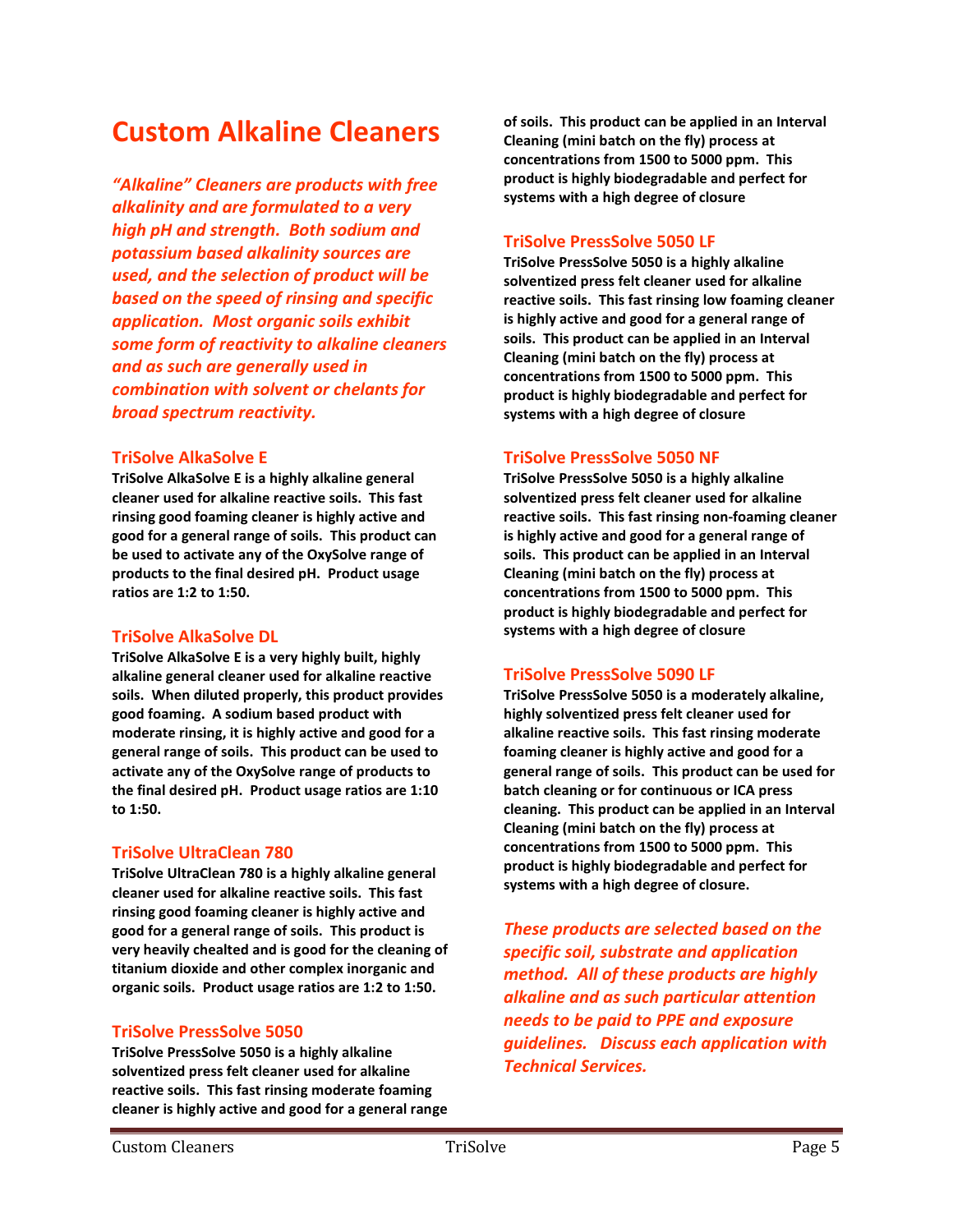## **Custom Gel Cleaners**

*"Gel" Cleaners are products are versions of our standard cleaners that are sold in "gel" form. These thixotropic gels are applied with minimal misting and provide much longer contact times on tenacious soils than foam or liquid cleaners. These gels are generally spot cleaners as opposed to larger surface cleaners as they generally take more time to apply. The products are dyed to a specific non-process color (orange, yellow, red, blue or green) to enhance product recognition if time is left between application and rinse*

#### **TriSolve SafGel**

**TriSolve SafGel is a solventized gel cleaning agent specifically designed for complex organic soils and general soils. Excellent for spot cleaning and other tenacious soils that benefit from enhanced contact time. Thorough rinsing is required after application as chemical residue is more likely to remain on application surfaces than with foam or liquid.**

#### **TriSolve AcidGel**

**TriSolve AcidGel is a solventized acid gel cleaning agent specifically designed for complex inorganic and general soils. Excellent for spot cleaning and other tenacious soils that benefit from enhanced contact time. Thorough rinsing is required after application as chemical residue is more likely to remain on application surfaces than with foam or liquid.**

## **TriSolve AlkaGel**

**TriSolve AlkaGel is a solventized alkaline gel cleaning agent specifically designed for complex organic and general soils. Excellent for spot cleaning, "tidelines" in tanks and other tenacious soils that benefit from enhanced contact time. Thorough rinsing is required after application as chemical residue is more likely to remain on application surfaces than with foam or liquid.**

## **TriSolve EcoGel**

**TriSolve EcoGel is a halogenated alkaline gel cleaning agent specifically designed for complex organic soils and biofilms. Excellent for spot cleaning, tank "tide lines" and other tenacious soils that benefit from enhanced contact time. Thorough rinsing is required after application as chemical residue is more likely to remain on application surfaces than with foam or liquid.**

## **TriSolve SolveGel**

**TriSolve SolveGel is a solventized gel cleaning agent specifically designed for complex organic soils and heavy greases and oils. Excellent for spot cleaning, tank "tide lines" and other tenacious soils that benefit from enhanced contact time. Thorough rinsing is required after application as chemical residue is more likely to remain on application surfaces than with foam or liquid.**

**.**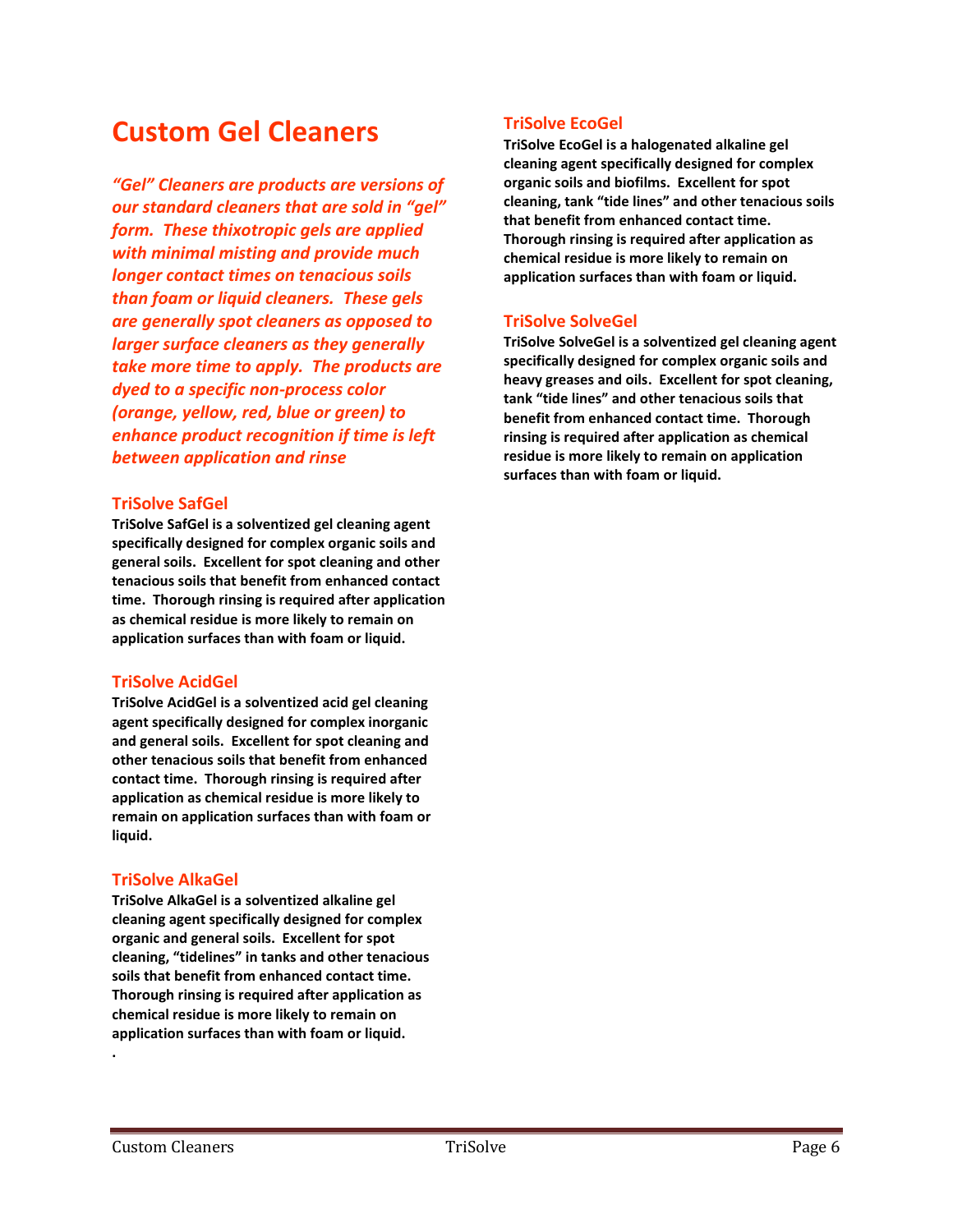## **Custom Acid Cleaners**

*"Acid" Cleaners are products with free acidity and are formulated to a very low pH and strength. Both inorganic and organic acid cleaners are available depending upon the nature of the soil, the substrate and the specific use. All inorganic soils react with acid, and the addition of chelants and solvents helps to broaden the performance spectrum. Unlike solvent and neutral cleaners corrosion of the base substrate and neutralization needs to be a factor*

#### **SolveTec PurClean SAC**

**SafeClean SAC is a stabilized mineral acid used for cleaning mineral scales and acid reactive soils. This high strength formulation is good for most scales and can be safely applied to all surfaces except yellow metals. Product usage ratios are 1:2 to 1:50.**

#### **SolveTec PurClean BA**

**SafeClean BA is an organic acid cleaner and descaler. More moderate in strength than the SAC but includes a higher detergency for use in foaming applications and improved coverage, Usage ratios are 1:5 to 1:50. Excellent for the removal of barium scales as well as calcium scales.**

## **SolveTec PressSolve AFC**

**PressSolve AFC is a specially formulated solventized acid felt cleaner. Used specifically for continuous, Interval Cleaning or batch cleaning of wet press felts. This minimal foaming acid cleaner is good for systems with high inorganic containing furnishes and will often be used alternating with an alkaline cleaner such as PressSolve 5050. Product usage rates are 1500 to 5000 ppm as continuous or Interval or up to 10% as a batch cleaner.**

## **SolveTec PressSolve 7250**

**PressSolve 7250 is a specially formulated solventized acid felt cleaner. This product contains strong organic acids than PressSolve AFC for use with heavily buffered shower waters to minimize product consumption. Used specifically for** 

**continuous, Interval Cleaning or batch cleaning of wet press felts. This minimal foaming acid cleaner is good for systems with high inorganic containing furnishes and will often be used alternating with an alkaline cleaner such as PressSolve 5050. Product usage rates are 1500 to 5000 ppm as continuous or Interval or up to 10% as a batch cleaner.** 

## **SolveTec PurClean MAC**

**SafeClean MAC is a stabilized mineral acid used for cleaning mineral scales and acid reactive soils. This multi-acid formulation is good for most scales and can be safely applied to all surfaces except yellow metals. Product usage ratios are 1:2 to 1:100.**

*These products are selected based on the specific soil, substrate and application method. All of these products are highly acidic and as such particular attention needs to be paid to PPE and exposure guidelines. Discuss each application with Technical Services.*